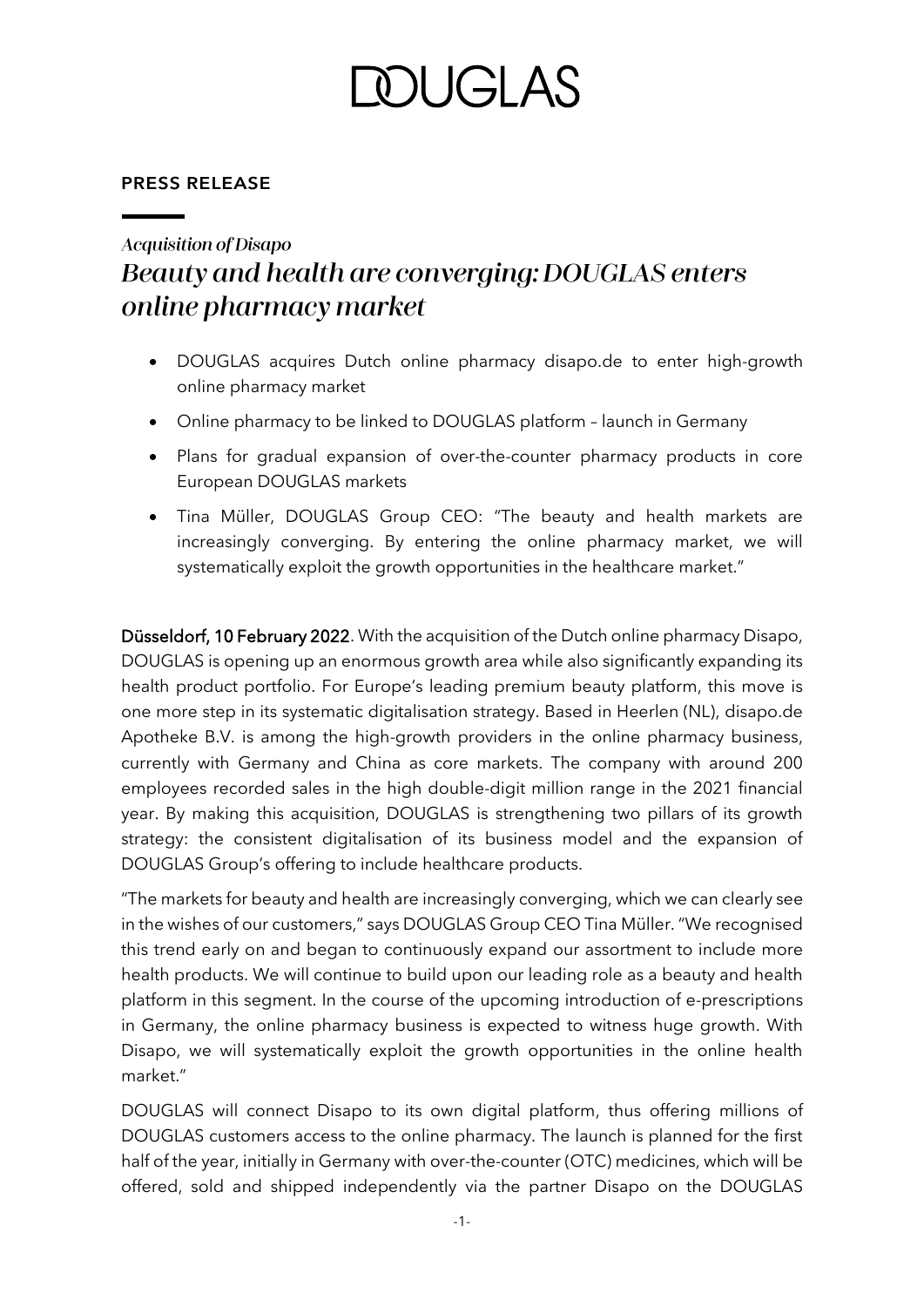# **DOUGLAS**

marketplace. The options for ordering prescription medicines will be further expanded when so-called e-prescriptions are introduced nationwide in Germany in the course of the year.

"By offering over-the-counter medicines and other pharmacy products through Disapo, our marketplace will instantly reach millions of customers in Germany alone. We are thus systematically developing into a beauty and health platform," says Vanessa Stützle, Chief Digital Officer of DOUGLAS Group. "We are planning a gradual expansion of the online pharmacy offering into our core European countries, thus entering a market with sales in 2020 in excess of 160 billion euros."

DOUGLAS has already signed a purchase agreement with Disapo founder and CEO Sebastian Kraus. The acquisition remains subject to antitrust approval; the transaction closing is expected in the course of the spring. Sebastian Kraus will remain CEO of disapo.de Apotheke B.V. and will contribute his online retail expertise with pharmaceuticals and other pharmacy products to the partnership with DOUGLAS. "Over the past few years, we have put a great deal of passion and energy into making Disapo a high-performance online pharmacy," says Kraus. "Now we are pooling our strengths with DOUGLAS to open up outstanding new growth prospects. I am very much looking forward to working with the DOUGLAS management team."

The sales volume of the German pharmacy market in 2020 is estimated at around 60 billion euros; in the DOUGLAS core countries of France, Italy, Spain, Poland, Austria and the Netherlands, the volume was last estimated at more than 100 billion euros. Online retail accounted for around five percent of the total market in Germany in 2020. Disapo has a broad portfolio and was named "Trend Shop Rising Star of 2022" by Computerbild and Statista.